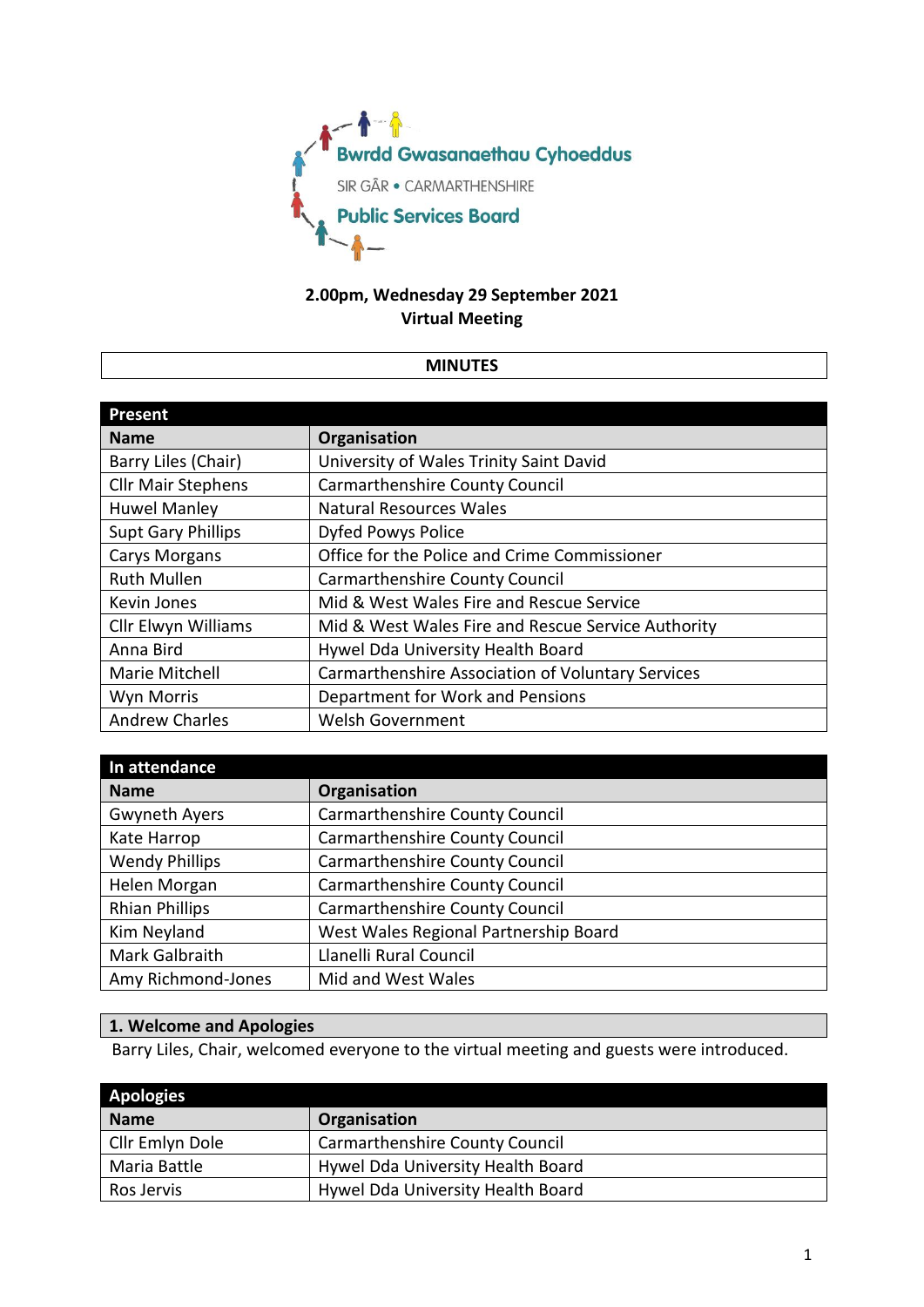| Huw Thomas       | Hywel Dda University Health Board     |
|------------------|---------------------------------------|
| Andrew Cornish   | Coleg Sir Gâr                         |
| Christine Harley | <b>Probation Service</b>              |
| Martyn Palfreman | West Wales Regional Partnership Board |

## **2. 10 Rural Towns**

Helen Morgan, Economic Development Manager gave a presentation on the 10 Rural Towns initiative which was identified from the Council's Moving Rural Carmarthenshire Forward report. The initiative has been adopted into the county's economic recovery plan. Funding is from both the EU LEADER Programme via RDP and core funding by the Council.

Since September 2020, two consultants were commissioned to prepare growth plans for each of the ten towns, eight have been completed with the remaining two due by end of October. Each growth plan identifies the local need and will be reviewed and updated as required. A Growth Plan Group is being established for each of the 10 towns and they are now starting to meet and will be progressing ideas.

There are various funding streams to support the delivery of the plans including £1m from the Council's capital programme, business start-up and development grants, property development funds and £100k LEADER funding ringfenced to enable the communities to develop innovative ideas linked to the plans. Two Rural Market Towns Officers have been recruited to support the areas to progress ideas, a third officer will be recruited but is currently being re-advertised.

Key themes covered by the growth plans are: investment in business premises to support new start-ups, business growth and expansion, 'Iaith Gwaith' business grant, which sees links between economic growth and the Welsh language through business growth; digital/smart towns; work hubs and shared workspaces, looking at creating four main hubs, one for each geographical area; skills; tourism initiatives including walking and cycling; community energy; and circular economy. Each Town Growth Forums has been asked to prioritise their ask for projects to be funded from the £1m, applications would then be assessed. A request was made for continued PSB support and input to the whole initiative and it was asked if PSB members could advise the Council of any developments or initiatives they were planning in any of the 10 rural towns.

Anna Bird enquired how the anchor institutions and their linksto wider social value and health could be incorporated within the 10 towns. Helen Morgan replied that she would link in with Anna outside of the meeting to follow this up.

Cllr. Mair Stephens commented that the equipment for smart towns could be placed on noncouncil buildings if appropriate. Huwel Manley added that NRW have a number of buildings in rural areas which may be able to be utilised.

Kevin Jones felt there needs to be better links between the PSB New Ways of Working project and the 10 Towns initiative.

| <b>ACTION</b>                                          |     |
|--------------------------------------------------------|-----|
| Encourage applications for the Rural Town Officer post | All |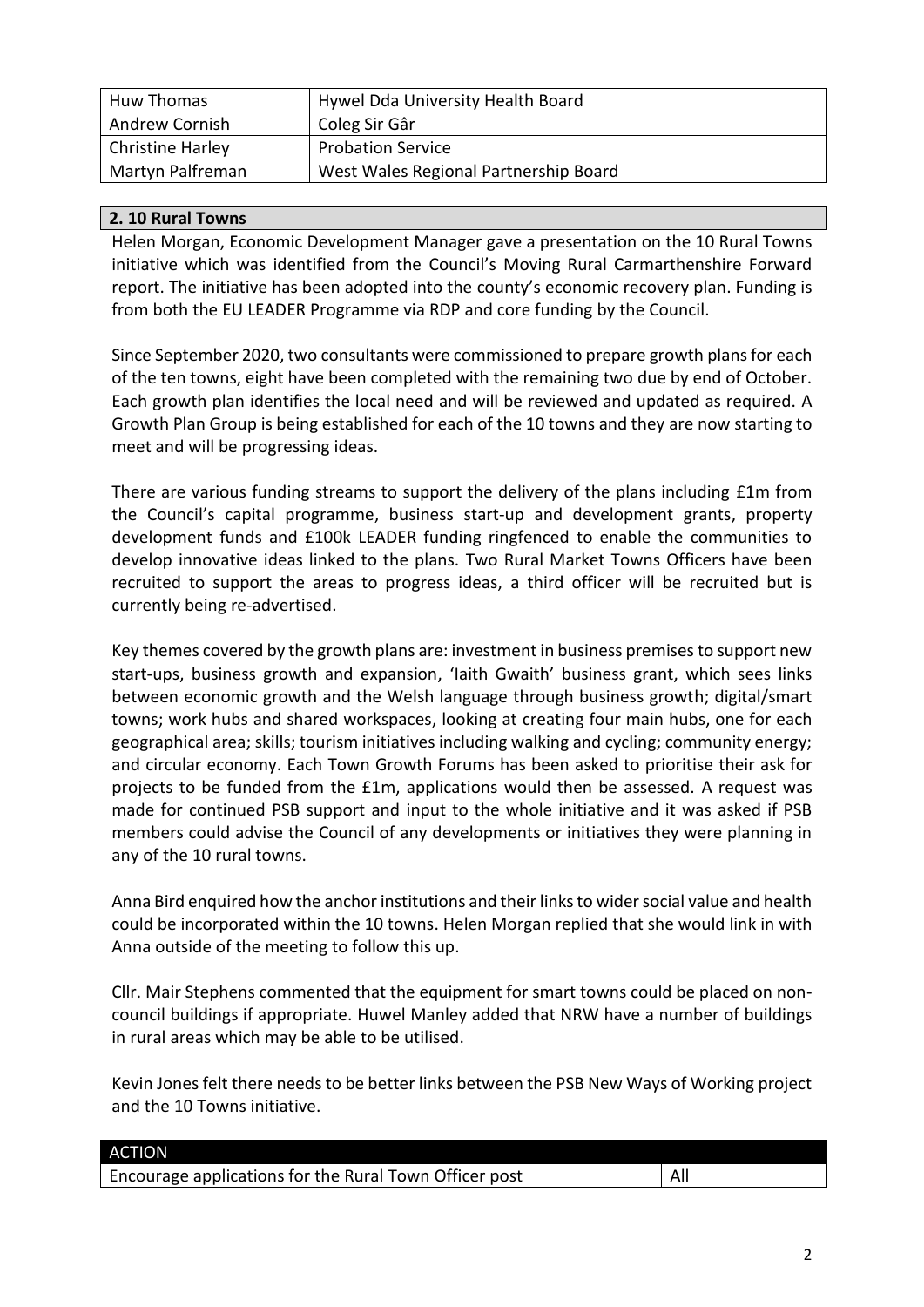| Report recruitment challenges to the Regional Learning and Skills   All |                         |
|-------------------------------------------------------------------------|-------------------------|
| Partnership                                                             |                         |
| Circulate the 10 Towns Growth Plans when available                      | <b>PSB Support Team</b> |
| Update on 10 Rural Towns to be brought back to a future meeting         | <b>PSB Support Team</b> |
| Inform the PSB Support Team of any on-going developments or projects    | All                     |
| by PSB members in any of the 10 Rural Towns - Amman Valley,             |                         |
| Gwendraeth Valley, Kidwelly, Laugharne, Llandeilo, Llandovery,          |                         |
| Llanybydder, Newcastle Emlyn, St Clears, Whitland                       |                         |

## **3. Newcastle Emlyn Climate Resilience Plan December 2020**

Huwel Manley provided a presentation on the pilot project undertaken in Newcastle Emlyn.

The project came from initial work undertaken in 2019 when the Healthy Environment Delivery Group (HEDG) requested engagement with a number of communities. In 2020 it was decided to do more detailed research to understand the public's perceived risks of climate change and the impact to the community, look at how communities could better prepare for the effects of climate change and what they can do. The project engaged with the public sector, volunteer community and residents. Due to Covid-19, engagement had to be undertaken on-line which impacted the number of participants.

The report included four recommendations:

- Establishing a Citizens' Jury
- Developing a Community Led Emergency Response Plan
- Preparing Newcastle Emlyn 2050 Future Scenario
- Developing Climate Risks and Assets Map

These have been considered by the HEDG who agreed to progress the Community Led Emergency Response Plan in conjunction with the 10 towns project; and the Climate Risk and Assets Map which will be progressed in conjunction with support from a University of Wales Trinity Saint David as a student project.

It was requested that the PSB, through the HEDG support the work.

There was a discussion between Ruth Mullen and Huwel Manley on the Emergency Response Plan and how this linked with existing community developments. It was agreed that this be continued outside of the meeting.

Marie Mitchell commented that the draft reports for the Coronavirus Volunteering Recovery Work have been received and there are links between community and third sector with response plans.

| ACTION                                                               |                |
|----------------------------------------------------------------------|----------------|
| Link with LRF Community Resilience Group regarding commitments to    | Huwel Manley & |
| other areas for Community Emergency Response Plans                   | Kate Harrop    |
| Share Coronavirus Volunteering Recovery Work draft report with Huwel | Marie Mitchell |
| Manley and meet to discuss                                           |                |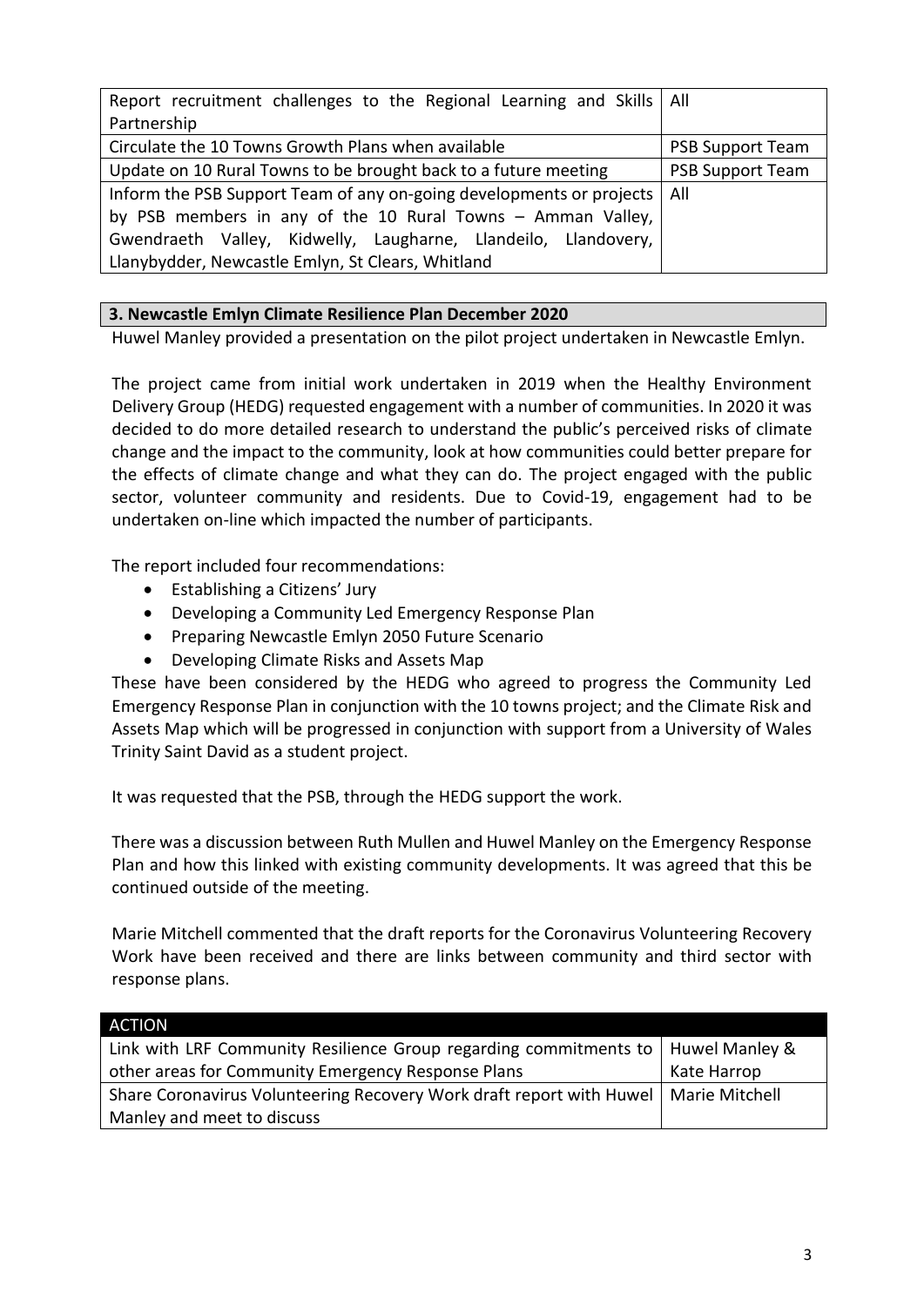## **4. PSB New Ways of Working Proposal for Llandeilo**

An overview was provided on the New Ways of Working Proposal for Llandeilo. The mapping of PSB partner assets, focusing on the three main towns of Carmarthen, Llanelli and Ammanford as well as the 10 towns has shown that the majority of assets are located in the three main towns, however there are some rural towns with a number of assets. It was agreed to focus on Llandeilo as a pilot, although there are other towns of interest with a clear link to the 10 towns as they do not have any public sector presence at the moment.

Focus has been around three ways of working – agile working areas; customer facing areas; and touch down areas for outreach workers. Municipal Buildings is a County Council at the bottom of public car park in Llandeilo, and there is potential for development at the site. It has a large room suitable to trial a multi-agency hub. The Municipal Building also houses the public library who have noted that PSB agencies would be welcome to use the area when they are open for any customer facing promotions or events. The third element of the proposal is for the outreach workers, the Fire Station has a community room suitable for access by e.g. domiciliary carers, social workers etc. A six-month trial is proposed for Municipal Buildings and Fire Station at Llandeilo and then consider other available options e.g. meeting rooms, clinical rooms.

It was agreed to proceed with the proposal, however with the current Covid-19 restrictions it will likely be early 2022 before it becomes operational. Communication within PSB partners will be important, with staff advised to use the hub if they are in the locality, monitoring the usage will be an important part of the pilot.

| ACTION                                                      |                      |
|-------------------------------------------------------------|----------------------|
| Progress the PSB New Ways of Working Proposal for Llandeilo | <b>Gwyneth Ayers</b> |
|                                                             |                      |

#### **5. Minutes and Matters arising**

Barry Liles apologised for the cancellation of the workshop that was to follow this meeting, this is to be revisited.

### 15 July 2021

The minutes were accepted as a true and accurate record.

Action Log

Updates were provided on previous actions.

### **6. Carmarthenshire Well-being Plan Updates**

### Sustainable Food Places proposal

An outline was provided of the proposal which came from discussions that followed the work with CLES on local food procurement. One of the recommendations from their report for anchor organisations related to the development of a food strategy. Since we agreed the report, a Carmarthenshire Food Network has been established, facilitated through CAVS, and has brought together a vast array of community focused groups working in the food sector e.g. food banks, hot meals groups, community orchards, community growing schemes etc. This gives us an opportunity to take the discussion forward in a much more coordinated way with the range of partners.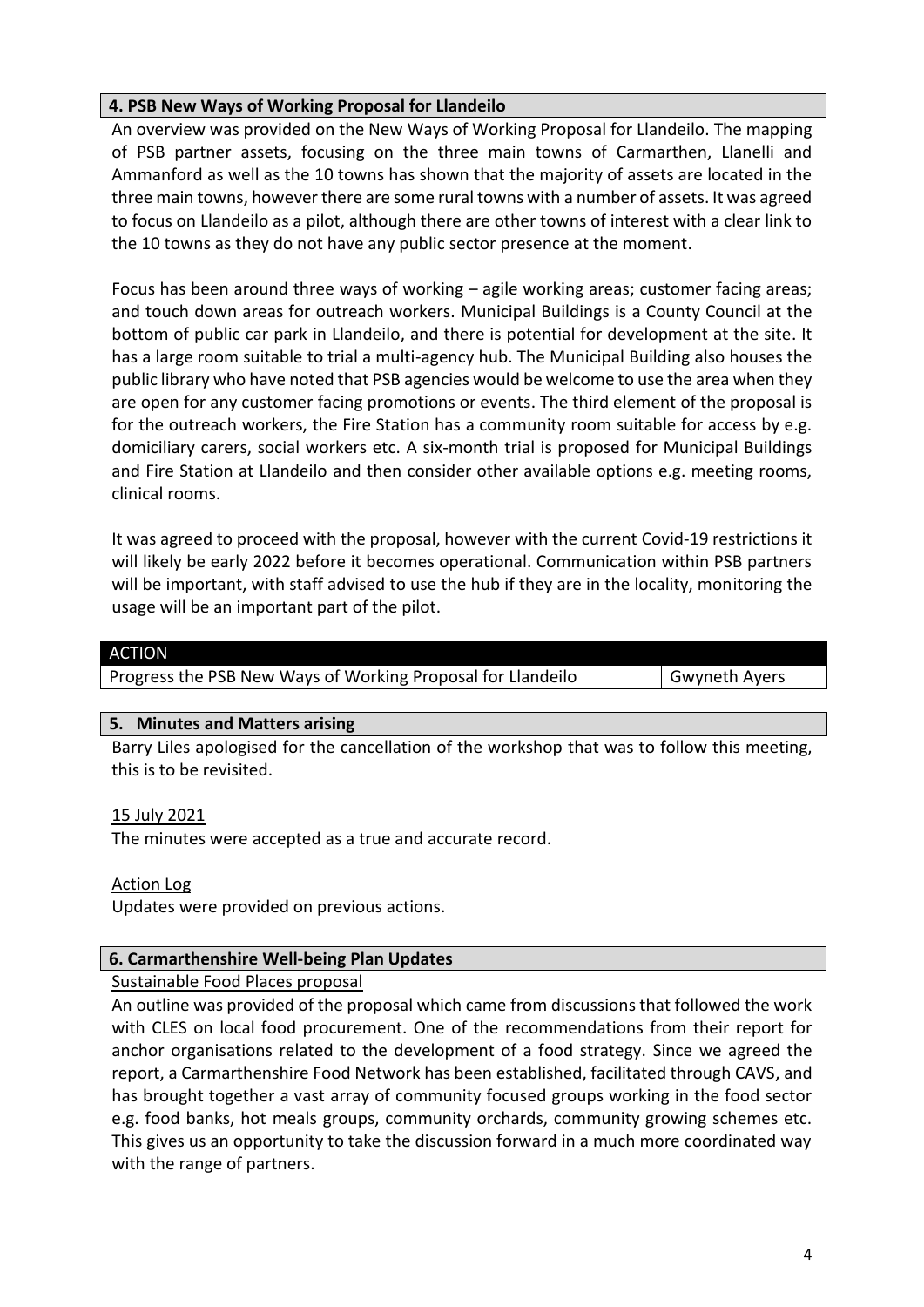It is proposed to work with a range of stakeholders including Carmarthenshire Food Network to develop an application by the March 2022 application window for Carmarthenshire to become a recognised Sustainable Food Place.

The proposal was unanimously approved.

An update was also provided on the Foundational Economy project. Phase 1 ended at the end of March 2021 which focused on the public sector procurement element. Work to implement the recommendations relating to procurement are now being progressed. There are also projects under development which hopefully will gain funding and Gwyneth Ayers is working with an organisation called Social Farms and Gardens who are expecting confirmation of funding from Welsh Government for a project to develop a food hub in Carmarthenshire. They would work on getting the producers and scaling up production through a food hub with opportunities for links into public services being considered. The County Council had also submitted an application to RDP for a supply chain project, an announcement is expected by October on the outcome of the application. The Welsh Government application for Phase 2 of the Foundational Economy project has secured a further £100,000 which will focus on work the Health Board are leading.

Huwel Manley informed of a workshop held in the morning on net carbon neutral for public sector partners and covered carbon issues associated with procurement. Welsh Government have published guidance on how to calculate this and would benefit to looking with the procurement trials.

## Workplan

An overview of the updates was provided and are shown are included in bold on the meeting papers.

| ACTION                                                                    |                       |
|---------------------------------------------------------------------------|-----------------------|
| Establish if there is a proposed Private Members Bill for a Food Strategy | <b>Andrew Charles</b> |
| for Wales                                                                 |                       |
| Link with Kendal Davies regarding carbon reduction and procurement        | Kate Harrop           |
|                                                                           |                       |

### **7. Well-being Assessment Update**

An overview was provided on the progress made in relation to the Well-being Assessment.

The survey is currently live and closes on Friday, 8 October. A number of engagement sessions are taking place across the county, linking in with a wide range of groups.

The Regional Well-being Project Co-ordinator is in post and is assisting with the regional elements e.g. data analysing, engagement etc.

Data analysis is underway and the collation of a wider range of data at a local, regional and national level will inform the writing of the well-being assessment.

The Digital Information System is currently in the testing stage and are looking forward to its launch.